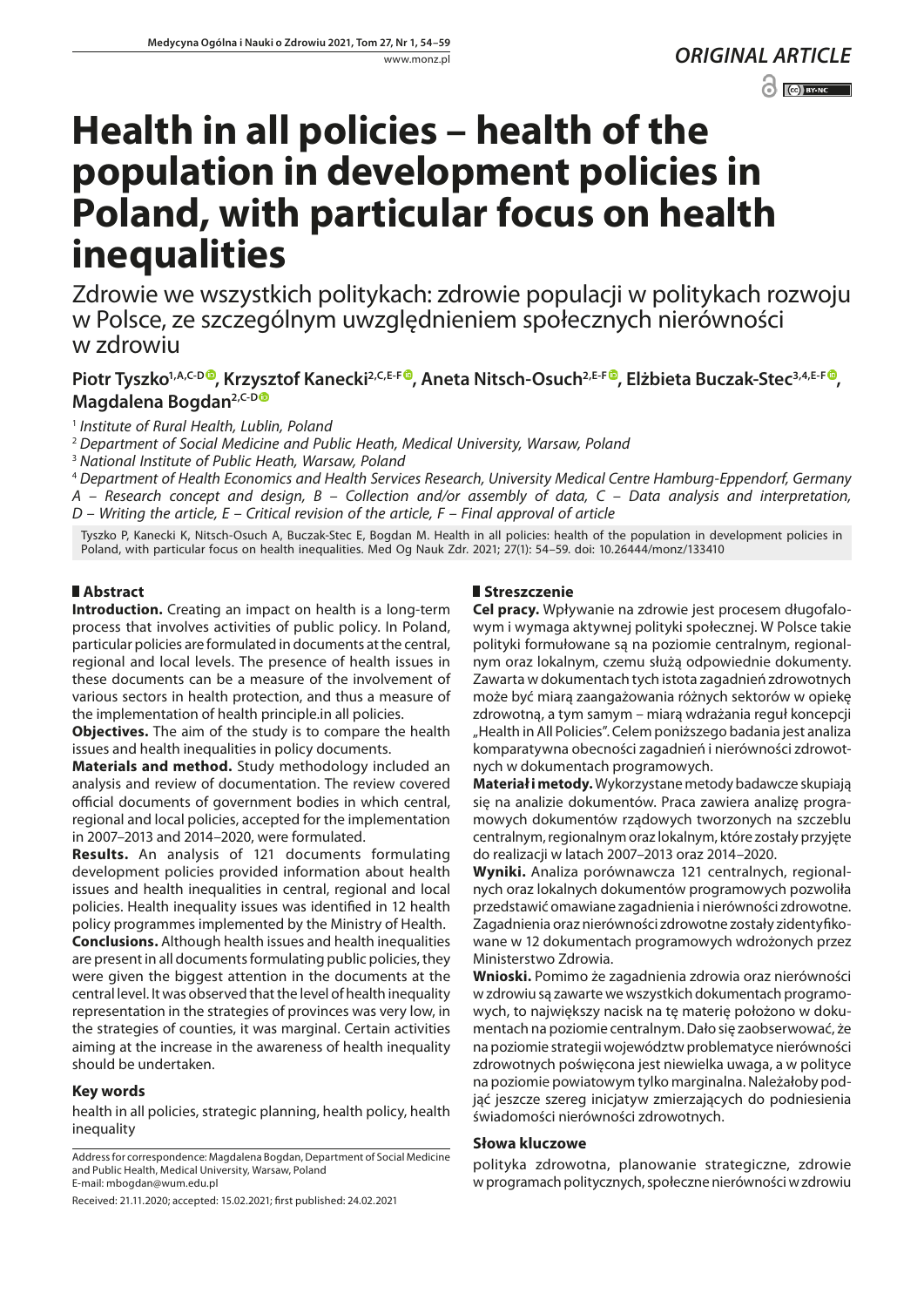Piotr Tyszko, Krzysztof Kanecki, Aneta Nitsch-Osuch, Elżbieta Buczak-Stec, Magdalena Bogdan. Health in all policies – health of the population...

# **INTRODCTION**

Creating an impact on health is a long-term and complex process that involves activities in many areas of public policy, in particular education and social policies. Even those policies which seem to be unrelated to health issues, such as those concerning the development of industry or transport, have a direct influence on the health of the population through various mechanisms, including human pressure on the natural environment, and social impact. Similar circumstances exist in the case of social and geographical health inequalities. Although health policies are being shaped mostly by the health situation of the population, formulating the policy means determining the priorities and methods to improve the health condition. This formulation is limited by a number of factors, among them demography, economy, and the potentials and organization of health care. These factors can be recognized as internal determinants, but the national health policies are equally determined by external factors linked to e.g., realization of international and legal commitments related to fighting the spread of infectious disease. National health policies should also take into consideration other, non-legal, multi- or bi-lateral commitments, such as declarations or programmes – The Millennium Development Goals or Clustering of Essential Public Health Operations (EPHOS).

Similar in nature is the Health in all Policies Declaration the implementation of which is at core of this article. The impact of such an international declaration on the shaping of the health policies on the central, regional and local level, has not yet been researched. According to the definition by J. Indulski [1], health care means 'all social activities aimed at the prevention and treatment of diseases, stimulating psychological, physical and social development of a human, prolongation of life, development of new generations and improvement of the properties of human kind.' This definition describes both targets and a wide range of activities – 'all social activities' – for health. It can be argued that the Health in All Policies [2] (HiAP) approach is a contemporary development of the health care understanding presented above. A breakthrough in the approach to the institutionalization of Health in All Policies came in 2007 at a conference in Rome, during which 27 health ministers of the European Union member states [3], including the Health Minister of the Republic of Poland, adopted a special declaration.

Development planning in Poland on the central and regional level is regulated by law [4]. All elements of the structure of this strategic document are legally defined and in accordance with the rules of strategic planning [5], including, e.g. situation diagnosis, forecast of development trends for the strategic period, definition of strategic objectives of the development policy.

The issues of health of the population, including health inequalities, are included in documents that concern this sphere of social policy, as well as in the documents that cover other areas of development. It can be assumed that the presence of health issues in other policies than the health policy is one of the outcomes of the implementation of Health in All Policies concept.

#### **OBJECTIVES**

Specific objectives of the study were:

- comparison of the presence of health issues in documents formulating general and sectoral public polices at the central, regional and local level in two periods – 2007–2013 and 2014–2020;
- comparison of the presence of health inequality issues in the documents formulating public policies at the central, regional and local level in 2007–2013, and since 2014;
- identification and assessment of health inequalities in health policy programmes of the Ministry of Health of the Republic of Poland.
- characterization of the content of diagnoses and the goals of strategies at different levels of planning.

It should be noted that the documents concerning development policy for the years 2007–2013 were developed before 2007, that is before the adoption of Health in All Policies Declaration, whereas the currently binding documents were developed after the adoption. It is worth noting that the implementation of the Health in All Policies strategy in Poland was not subjected to organized activities, as those opposed to, e.g., Bulgaria [6] or Norway [7].

The presented study is the first analysis of the implementation of the HiAP strategy in Poland.

#### **MATERIALS AND METHOD**

Study methodology included a documentation analysis. Two groups of documents were identified among domestic documents formulating policies at the central regional level: (i) from 2007–2013 and (ii) binding in 2014–2020.

Documents formulating national policies were found on the official websites of particular ministries, which were relevant in 2007 and 2014 (Appendices 1 and 2). Policy paper *dla ochrony zdrowia na lata 2014–2020 – Krajowe Ramy Strategiczne,* which was essential in order to launch the funding of structural funds and the Cohesion Fund, has not been considered in the analysis. The policy paper is of secondary character when juxtaposed with national strategic documents concerning health policies, and are incapable of formulating original diagnoses or health policies objectives. Regionally strategic documents were found on the websites of Marshals' Offices and Provincial Offices (Appendices 3 and 4).

Locally strategic documents were identified on the official websites of counties (a second degree unit of local self-government covering part of the provincial area.) (Appendix 5).

In the case of documents formulating policies at the local level – development strategies of counties, only randomly selected up-to-date documents were analyzed, due to the fact that development planning at the local level does not stipulate uniform rules concerning the planning time (year-to-year), or the planning period number of years subject to planning), which results in a high diversity. In total, 266 documents concerning local development policies were identified on the websites of 379 counties. Three county strategies from each county were randomly selected for analysis of the presence of health issues, a total of 48 documents, which constituted 18.05% of all identified documents. The list of health policy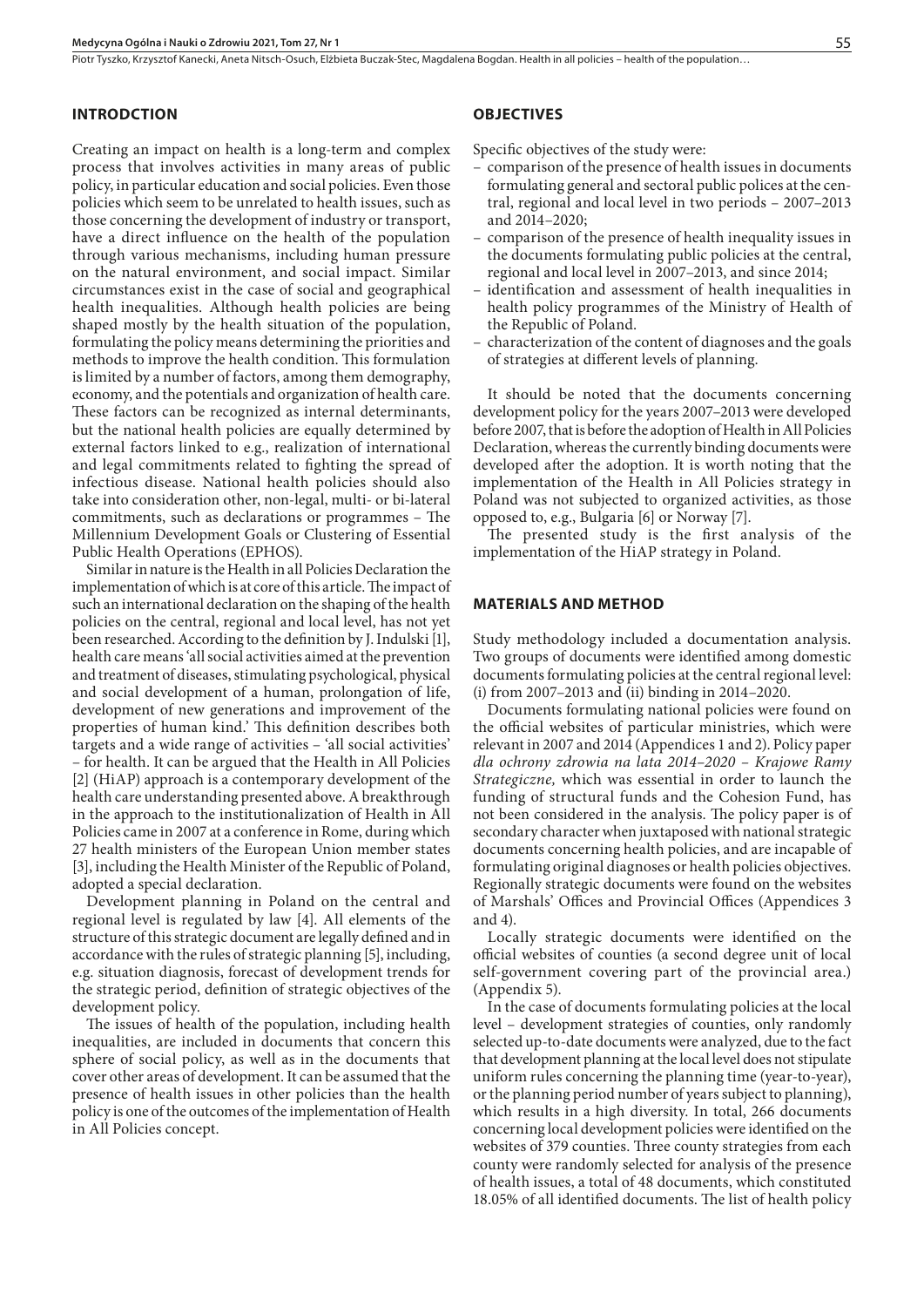programmes of the Ministry of Health included in the analysis is presented in Appendix 6.

All documents were subject to a praxeometric analysis. Two types of elements – indicators for health issues and health inequalities – were searched for in the documents, including information on particular policies, diagnosed as a basis for setting objectives and defined objectives. An analysis of the quality of planning in Poland showed that objectives can be found in different and difficult to foresee places in the strategic documents. Two techniques were used to precisely identify two important elements of the strategy plan, namely, diagnosis as a basis for setting objectives and defined objectives. The first technique is the analysis (reading and identification of public health objectives and reducing inequities in health) in those parts of strategic documents that formally address situation diagnosis, and definition of strategic objectives of the development policy. The second technique involves searching for entries on the basis of key words in the other parts of the strategic document, using the FIND function (Ctrl + f in Microsoft Word and Adobe Acrobat Reader DC). The key words were: health, health care, health status, prevention, prophylaxis, disease, inequalities, health inequalities. The identified entries were included if they fell under the logical context of the words: goal, aim, objective, target, and if they occurred in the descriptive wordings with the meaning how something should be achieved, performed, etc. The total volume of the analyzed documents was about 8,000 pages in each of the two planning periods.

#### **RESULTS**

The analysis covered 121 documents formulating policies that refer to health and health inequality at the national, regional and local level. Among these documents there were 34 documents at the central level, 39 at the regional level, and 48 at the local level.

**Health issues in the documents formulating public policies.**  Health diagnoses were found in 22.2% of the central documents in 2007–2013, and 27.3% of documents that have been binding since 2014, whereas health objectives were found in 18.5% and 27.3% of those documents, respectively.

Health issues, in the form of health condition diagnoses or health-related objectives, were present relatively more frequently in the documents referring to regional development policies. 40.9% of the regional documents in 2007–2013 and 23.5% of the currently binding documents included health objective diagnoses, whereas health objectives were included in 36.4% and 47.1% of those documents, respectively. Health condition diagnoses were least frequently included in local policies – only in 4.2% of the documents, and heath objectives were present only in 8.3% of those documents.

A substantive analysis showed that health issues were most frequently included in the documents formulating general development policies. However, they are ignored in the documents concerning directional policies, especially those policies which refer to technology, e.g. transport or energy development. It is noticeable that more than half of regional strategies formulating general development visions fail to include health issues.

In the planning period 2007–2013, a half of the health diagnoses, which are the base for the formulation of objectives at the central level, generally described a bad, unfavourable and unsatisfactory health condition, and included illnesses, such as cardiovascular diseases, cancer, infectious, and mental illnesses. Health diagnoses in the documents at the central level were usually based on the comparison of the mortality and life expectancy rates, with reference to the European Union.

Health objectives were defined generally as health improvement, and in one case as a limitation of the effects of accidents and other hazards. At the same time, however, health goals which were formulated in this way took a relatively high position in the hierarchy of goals. In the analyzed strategies, health objectives were an element of the main objectives, or they constituted an intermediate target of the first stage.

In the planning period after the year 2014, population health diagnosis in the documents formulating the strategy at the central level is most fully referred to in the National Development Strategy 2020. This is based on the data on increasing life expectancy of men and women in Poland, including the healthy life years (HLY) and life expectancy (LE) indicators. The diagnosis was 'Poles live longer, but their health condition is worse.' Public health objectives were addressed best in two documents: the National Development Strategy 2020 and the Human Capital Development Strategy 2020. It is worth noticing that the health improvement objective is a part of a broader goal – the improvement of the quality of life. The documents also stress the importance of health for the quality of human capital and labour market activity.

Health diagnoses in the documents formulating development strategies at the regional level indicated problems in the specific groups of diseases, mostly cardiovascular diseases and cancer, and in individual cases of infectious diseases, tuberculosis and mental diseases. Incidentally, health diagnoses referred to the populations of infants, children and those employed. Health objectives at the regional level were formulated in a very general way: health improvement, health condition improvement, improvement of health situation, healthy society, limitation of the incidence of the diseases of affluence.

Only a few diagnoses included in the documents formulating local development strategies referred to selected adverse indicators of the health of the population. The goals at this level of planning are formulated in a general way, e.g. health improvement, good health, improvement of health status, safe and healthy residents. These goals have different ranks in the hierarchy of the objectives of individual strategies.

**Health inequality in documents formulating public policies.** Health inequality in the current policies at the central level is given equal attention as health issues. However, it is very rarely included in regional documents – only in 5% of the documents, and it is ignored in the local documents.

The above-mentioned data show that the representation of health-related issues in the documents concerning policies formulated at the central level, in the current planning period has increased, compared with the period 2007–2013. In addition, an increase in the number of objectives in regional development policies was observed. At the same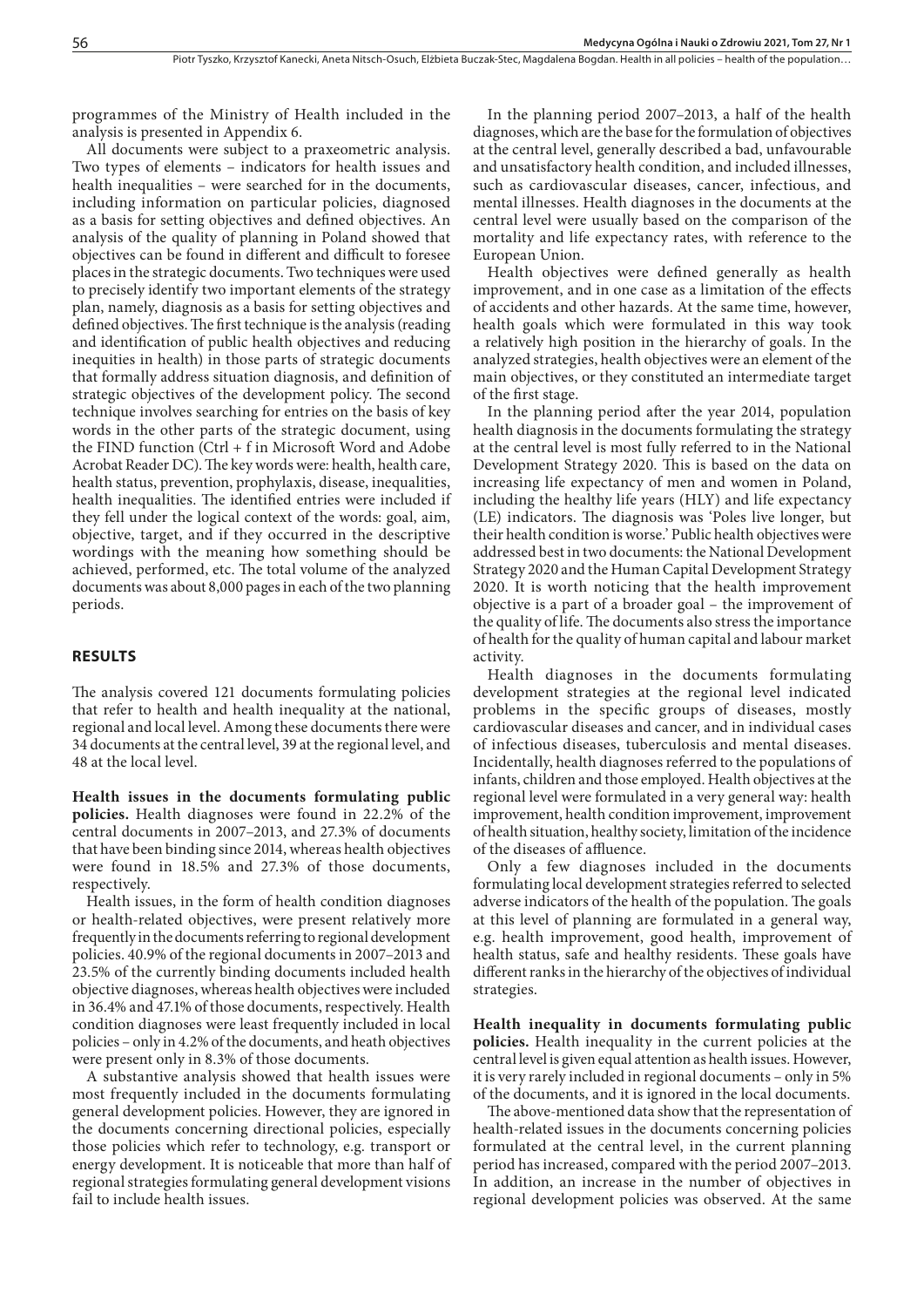time, a decrease in the number of health condition diagnoses, which are a basis for setting the objectives, was noted.

Health inequality, understood as a phenomenon diagnosis, was present in 11.1% of central policies from the previous planning period, and 27.3% of the currently binding policies. Inequality-related objectives were included in 3.7% and 27.3% of the documents formulating policies, respectively. In both studied planning periods, an analysis of the documents formulating regional level policies showed no presence of health inequality diagnoses, as a structural element of the documents. However, inequality-related objectives were found in 4.6% of the documents from 2007–2013, and in 5.9% of the currently binding documents. A study in the development strategies for the counties showed no record of health inequality-related diagnoses or objectives.

In the documents formulating central development strategies in the 2007–2013 planning period, territorial differences in the population's health situation were diagnosed, including inequities in the health of pregnant women, infants, children and adolescents. The only specific objective at this level of planning, which regards reducing inequalities in health, concerned women of childbearing age, newborns and infants.

Only a few goals, which were formulated in the discussed period at the regional level, concerned the adjustment of healthcare buildings and facilities to the current standards, in order to reduce differences in health and access to specialized health services.

In the planning period after the year 2014, the documents formulating central development strategies indicated the presence of inequalities in health. On the basis of data from the World Health Organization report [8], it was concluded that there is insufficient progress in the implementation of cross-sectoral measures aimed at the reduction of social inequalities in health, including preventive activities and promotion of healthy lifestyle. The objectives in the field of inequalities in health included improvement of access to health services, in particular life-saving procedures, highly specialized services (e.g. organ transplantation), oncological treatment services, treatment of rare diseases, and better access to blood and blood components, thus ensuring the selfsufficiency of Poland in terms of blood. It was also planned to undertake cross-sectoral activities aimed at the reduction of health inequalities resulting from social conditions, including the intensification of preventive measures promoting healthy lifestyle and combating harmful behaviurs, such as smoking, alcohol abuse, improper diet and lack of physical activity. At the regional level, the only goal that was formulated as 'reduction of inequalities in health' was an element of goals of the higher level – improving the quality of life of residents

**Incorporation of health inequality in health policy programmes of the Ministry of Health.** In the health policy programmes of the Ministry of Health, health inequality is addressed only in the National Programme of Transplantation Medicine Development, where references to Objective 8 of the National Health Programme 2007–2015 are made. This objective concerned the 'Reduction of social and territorial differences in the health condition of the population' [9].

#### **DISCUSSION**

The current study compares the presence of health issues and health inequality issues in documents formulating public polices in two periods, 2007–2013 and since 2014. The study also identifies and assesses health inequalities in the health policy programmes of the Ministry of Health of the Republic of Poland. Analysis showed an increase in the representation of health inequality issues in the documents from the currently binding planning period, compared with the documents from 2007–2013. While this increase is significant for objectives, it is slightly lower for inequalityrelated diagnoses included in the central-level documents. The level of addressing health inequality in the planning of the development at the regional and local levels, both in the previous and in the current planning periodwais minimal. This situation is highly unfavourable due to the fact that one of basic determinants for inequalities are factors of a local character, and intervention at this level belongs to strategic rules for health inequality reduction.

The observed differences can be interpreted as a measure of the increase in the implementation of health in the principle of all policies. It is worth mentioning that strategic documents for 2007–2013, were developed before 2007, before the adoption of Health in All Policies, whereas the documents which have been binding since 2014 were developed after the adoption of the declaration. Nevertheless, the increase in the representation of health issues seems to be insufficient with reference to the assumptions of the Health in All Policies concept. The phenomenon of a very low level of addressing health issues in strategic plans for county development can be assessed as decidedly unfavourable. The low level of interest of local self-governments in health issues might be an effect of the currently binding rules of the organization of health care in Poland. In this model of contracting medical services, decisions about the type and location of outpatient medical facilities are made by the National Health Fund. These decisions are made on the basis of evaluation criteria developed by the Ministry of Health, but without the involvement of the local government.

It is worth noting that in the main documents describing development policies at the central level, health is not referred to as an autotelic value, but as one of the areas of complex understanding of quality of life (Poland 2030. Third wave of modernity. Long-term National Development Strategy), or as an element of the improvement of the quality of human capital (National Development Strategy 2020). However, in the regional and local strategies, health is often understood as an autotelic value.

It would be interesting to compare the effects of the implementation of the HiAP strategy in Poland and in other countries, where relevant reports on this subject are available, e.g. Bulgaria or Norway. The main difference between the situation in Bulgaria and Poland is that since 2015, a special programme, Bulgarian Partnership for Health, has been operating in the first of the two countries. While it is 'an important step towards an improved health policy process' in Bulgaria [6], the implementation of the HiAP strategy in Poland was more spontaneous. This does not mean that the state activities in Poland do not include mechanisms that favour cross-sectoral activities for the benefit of public health. One example of such mechanisms is the legislative process involving cross-sectoral consultations. Another example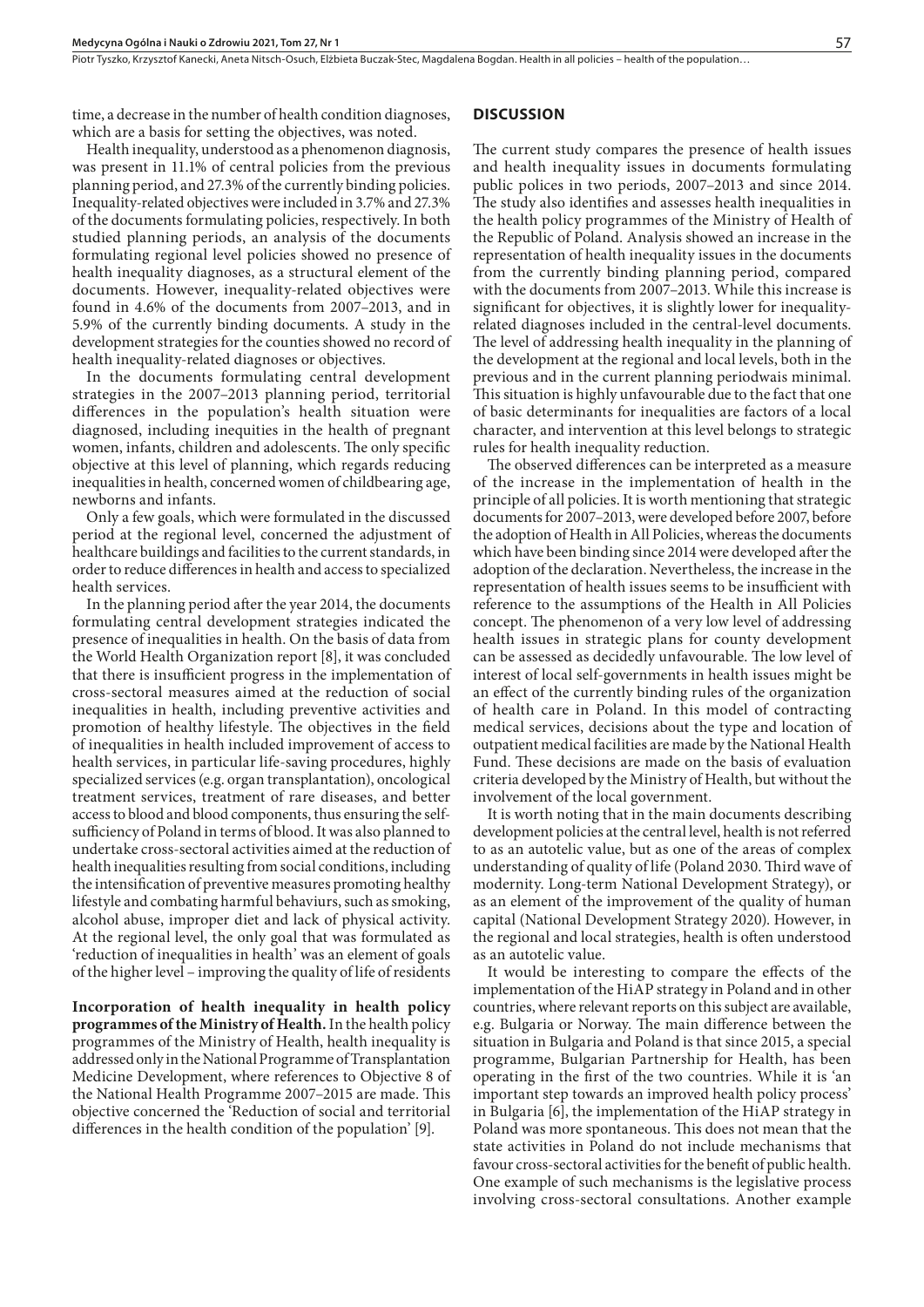is the development and implementation of the National Health Programme 2016–2020, which is a cross-sectoral task. Comparison of the activities in Poland and Norway is limited due to the differences in health care systems of these countries. While institutions at the local level in Norway are very important for the development and implementation of health policies, health policy in Poland is formulated at the central level, and its transfer to the local level is not effective enough, as demonstrated by the research [9,10].

A qualitative analysis of the content of the diagnoses and directions of the established goals indicates several problems. Health diagnoses that are a base for the formulation of strategic goals at the central level of planning are of a more general character than those used at the regional level. The diagnoses contained in the documents from 2007–2013 describe healthrelated phenomena, mostly using comparisons: good – bad, better – worse. Specific epidemiological indicators of health status are rarely referred to. It is worth noting that public statistics surveys conducted in Poland are a base for calculating the number of demographic and epidemiological indicators. In the 2014–2020 planning period, objective indicators and their comparisons with the average indicators for the European Union, are used more often, although they are still not fully used in diagnoses. The difference in the formulation of diagnoses contained in the strategic documents shows that there is an improvement in the quality of the development of strategic documents at the central level. This change, however, cannot be linked to the implementation of the Health in all Policies strategy, but it is rather a result of the increased experience of government authorities responsible for strategic planning. In the case of strategic documents at the regional level, no such phenomenon was observed.

An analysis of the goals set in the development strategies at the central level indicates that the objectives related to public health constitute an element of broader goals, such as improvement of the quality of life and the quality of human capital. This position of health objectives may result in their marginalization during the implementation of particular strategy plans. In this context, it seems important to call for careful monitoring of the implementation of various strategies that include elements of health objectives, with reference to activities aiming at health improvement and reduction of social inequalities in health. In this process, an important role should be played by the minister responsible for health matters, as well as social organizations and scientific societies acting in the field of public health.

In the face of the presented situation, it is an important task to increase the awareness of health inequalities and the necessity to overcome this phenomenon among selfgovernment activists, as well as regional and local selfgovernment administration staff. It is necessary to develop a general methodology and specific tools to reduce social health inequalities and provide them to structures responsible for the organization of health care at the local and regional level. In recent years useful materials have been prepared and published, such as the *Atlas of population mortality in Poland in 1999–2001 and 2008–2010* [11] and studies, such as *Poviats at risk of deprivation: state, trends and forecast* [12], *Social health inequalities in children and teenagers in Poland in the light of populations studies* [13], etc.

#### **CONCLUSIONS**

Health issues are represented in the current, most important documents formulating development policies at the central level, and are understood as an element of the quality of life or the quality of human capital, not as an autotelic value.

Health issues are addressed in less than half of general regional development strategies and they appear very rarely in the documents at the local level, which can be assessed as insufficient for the implementation of the objectives of the public health policy. Health inequality is represented in the currently binding strategic documents at the central level to a greater extent than in similar documents from the planning period 2007–2013; however, the level of the representation of this problem seems to be insufficient in the light of the stipulations of the Health in all policies declaration adopted by Poland.

After the Rome Declaration (2017), the increased appearance of health issues in all policy documents, the observed phenomenon suggests an increased awareness of the importance of a comprehensive approach to health policy in the formulation of state development policies, which is in line with the intent of the Rome Declaration.

The low level of representation of health issues in the development strategies for counties, and an even lower level of the representation of health issues in the development strategies for the provinces, seems to be alarming phenomenon from the perspective of the implementation of the objectives of public health policy.

The very low level of representation of health inequality in the development strategies for the provinces, and the marginal level of health inequality in the development strategies for counties, require implementation of activities aimed at an increase in awareness of the importance of health issues among self-government activists and self-government administration staff.

The development of methodology and tools for activities aimed at the reduction of health inequalities, and providing them to institutions responsible for health care at the regional level and local level in particular, are recommended.

The introduction of institutional and social supervision of the implementation of strategic plans in the field of health and social inequalities in health are also recommended.

#### **Key points**

- Health issues are represented in the most important documents formulating development policies.
- • After the Rome Declaration, there was an increased appearance of health issues in all policy documents.
- • Health issues appear very rarely in the documents at the local level.
- • This is insufficient for the implementation of the objectives of public health policy.
- • Health inequality representation is insufficient regarding Health in all Policies

#### **Conflict of interest**

The authors declare they have no conflicts of interest.